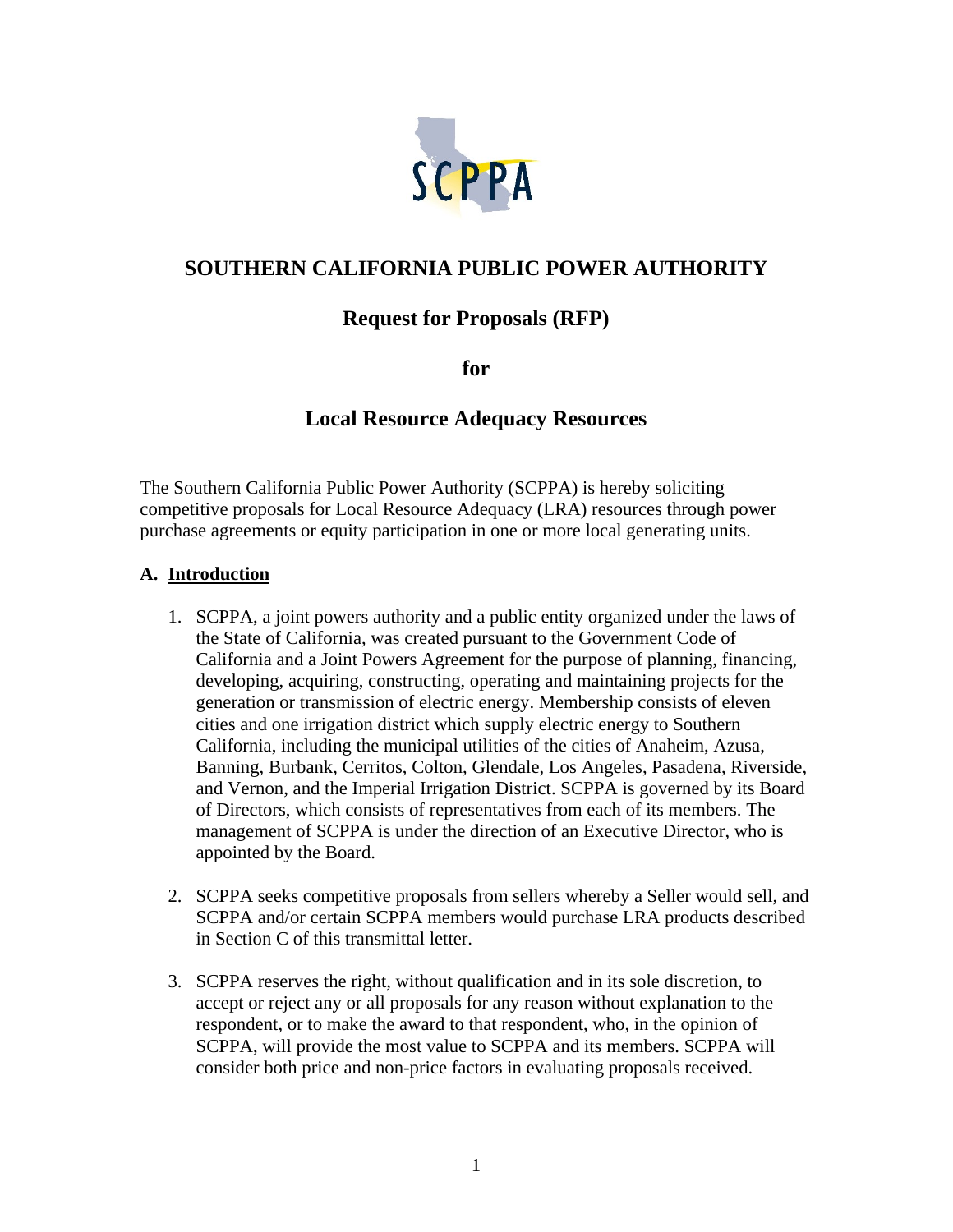- 4. SCPPA and/or certain SCPPA members interested in purchasing LRA products pursuant to this RFP may transact collectively or individually.
- 5. Any SCPPA member that is a respondent to this RFP shall not have access to the proposals received from other respondents and shall not participate in the evaluation process.

### **B. Description of Products Solicited**

### Minimum Requirements

1. Capacity and the associated energy of the offered resources must be identified to specific existing or newly constructed generating resources located in the Los Angeles Basin area of SP15 (LA Basin) as defined by the California Independent System Operator (CAISO) as the geographic area bounded by the following electric substations: Devers 500 kV, Mirage 230 kV, Vincent 230 kV, San Onofre 230 kV, Sylmar 230 kV, Lugo 500 kV as further defined as LA Basin in the CAISO Local Capacity Technical Analysis – Overview of Study Report and Final Results dated September 23, 2005 http://www.caiso.com/docs/2005/09/23/2005092316492428845.pdf.

LA Basin is further divided in two sub areas: Western sub area and Eastern sub area.

### Types of Products

- 1. Dispatchable resources from specific existing or newly constructed generating resources in the LA Basin.
- 2. Non-dispatchable resources from specific existing or newly constructed generating resources that are directly interconnected to the CAISO transmission grid or via distribution system of a transmission provider in the LA Basin.

### **C. Request for Offers**

Please submit offers for up to 150 MW of any combination of the following products:

- 1. Unit Contingent Dispatchable Resources
	- Seller may offer unit contingent dispatchable resources from generating resources located in the LA Basin.
	- Seller shall offer SCPPA the right to use and to dispatch unit contingent generating, energy, ancillary service capacity, ancillary service energy, and resource adequacy attributes. Seller must certify that it either owns or has a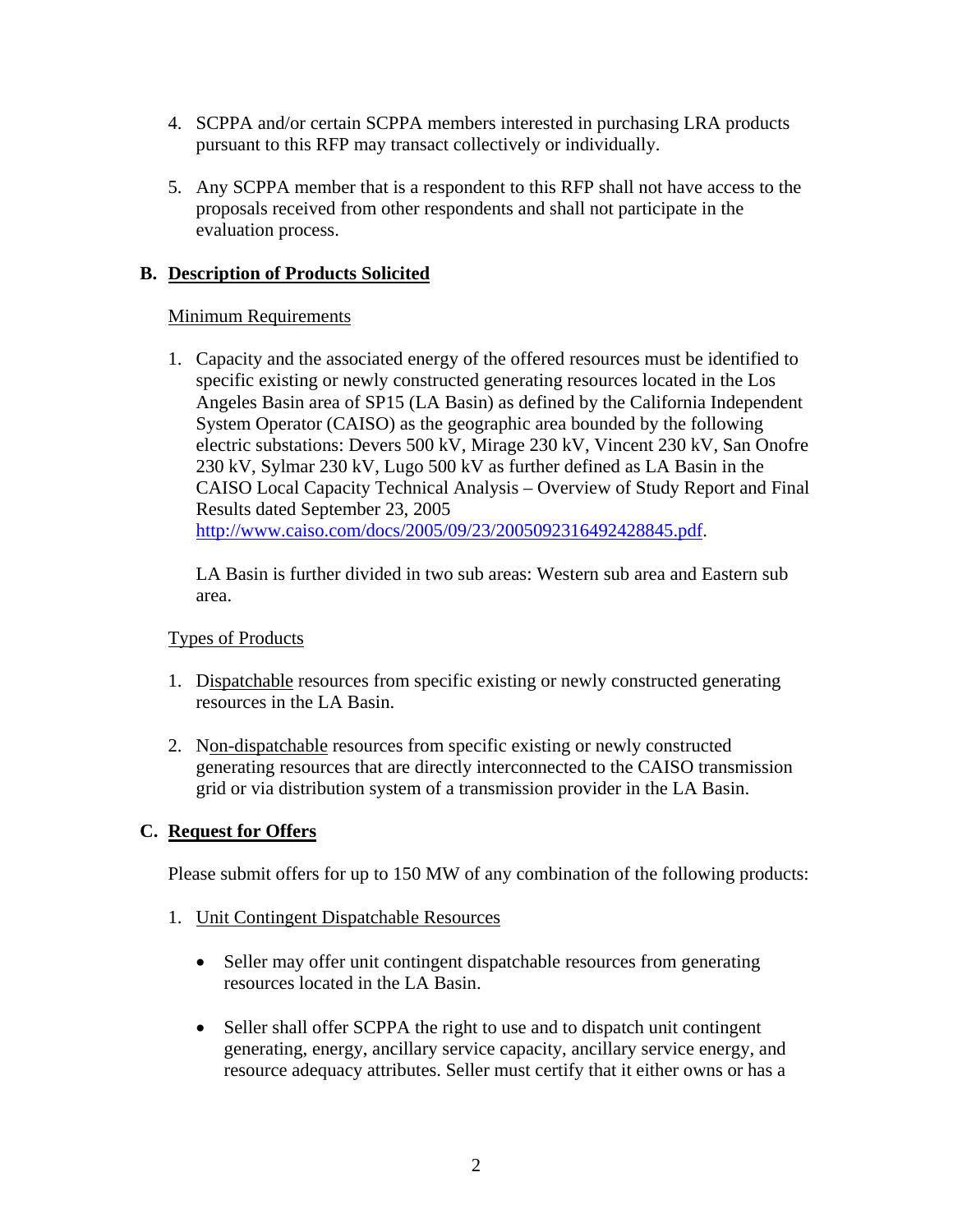contractual right to the capacity for the term of the agreement to such generating resources.

• Seller shall specify the fixed and variable costs for its offer. If Seller offers a tolling arrangement tied to a natural gas index then Seller must specify the "gross up" heat rate (inclusive of gas transportation, losses, gas imbalance charges etc.) and the natural gas index to be used.

### 2. Non-Dispatchable Resources

- Seller may offer non dispatchable resources from generating resources located in the LA Basin.
- Seller must certify that it either owns or has a contractual right for the term of the agreement to such generating resources.
- Seller shall specify the fixed and variable costs for its offer. If Seller offers a tolling arrangement tied to a natural gas index then Seller must specify the "gross up" heat rate (inclusive of gas transportation, losses, gas imbalance charges etc.) and the natural gas index to be used.

### 3. Daily Dispatch Call Options

- Seller may offer daily dispatch call options from generating resources located in the LA Basin.
- Seller must commit to make its generating resources available to the CAISO for local area reliability purposes in accordance with the generating resources' operating characteristics, if SCPPA members do not exercise the daily call option(s).
- SCPPA members would make an energy payment on the days when SCPPA members dispatch the generating units, plus a reservation charge for the daily call.
- Seller must certify that it either owns or has a contractual right to the capacity for the term of the agreement to such generating resources.

### Daily Exercise of Options:

- 1. Seller may specify the strike energy price in \$/MWh or based on a specified heat rate and gas price index for a daily exercise by 6:30 AM PPT. In addition, Seller should specify the reservation charge in \$/kWmonth.
- 2. Seller may offer the following call options: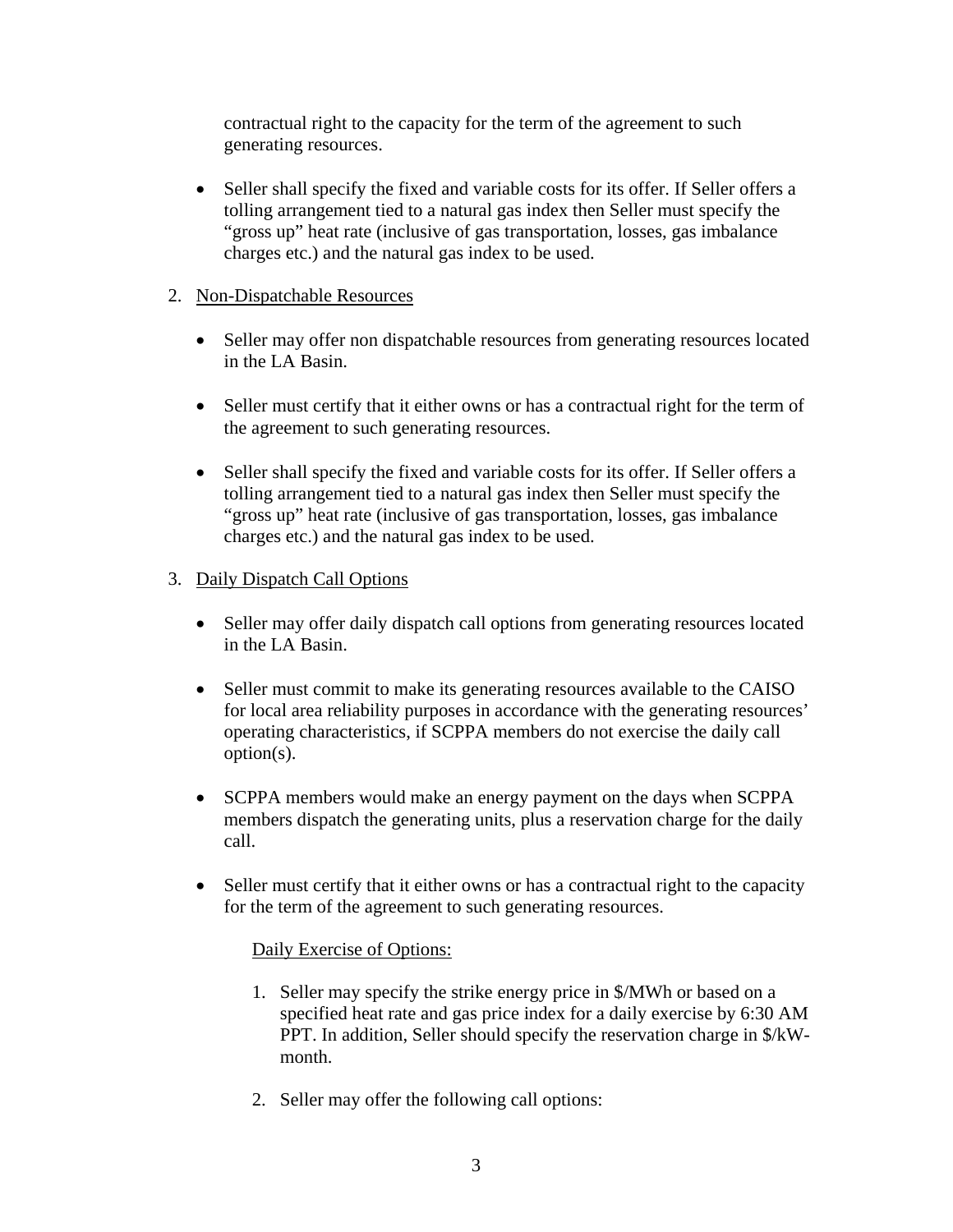- a. Daily 7x8 Call Option (Monday-Sunday, HE13-HE20), including NERC holidays
- b. Daily 6x8 Call Option (Monday-Saturday, HE13-HE20), excluding NERC holidays
- c. Daily 6x16 Call Option (Monday-Saturday, HE07-HE22), excluding NERC holidays
- 3. Seller shall also specify any operational flexibility it is offering, e.g., (a) whether Call Option can be exercised on a calendar day basis or WECC prescheduling day basis; (b) whether Seller can offer any daily energy shaping capability etc.
- 4. LA Basin for non-LA Basin Capacity Exchanges
	- Seller may propose like-value exchanges of any of the above products to be delivered within the LA Basin for capacity and/or associated energy to be delivered to Seller at Westwing, Mead, Victorville-Lugo, Palo Verde, Mona, or other mutually acceptable locations.

### **D. Term**

- 1. For power purchase agreements, the term is expected to commence June 1, 2006 and run through December 31, 2009. Seller may specify quarterly (e.g. Q3 2006), seasonal (e.g., summer from May through October), or annual terms.
- 2. For equity participation, the term may commence on the date the generating unit(s) is commercially operational through the life of the generating unit.
- 3. SCPPA may consider other terms if they provide superior benefits to SCPPA and its members, e.g., (a) a local generation project that is in the permitting process and may become available in the foreseeable future and require long term contract(s) to obtain financing; (b) an existing local generation project that requires longer term contract(s) to remain viable in the near term.

## **E. Proposal Selection Criteria**

- 1. SCPPA, at its sole discretion, shall evaluate responsive proposals and may select proposals, if any, which provide the most value to SCPPA and its customers. SCPPA members may respond collectively or individually to any proposal.
- 2. Proposals may be combined with other proposals, at SCPPA's sole discretion.
- 3. SCPPA shall determine at its sole discretion the value of any and/or all proposals.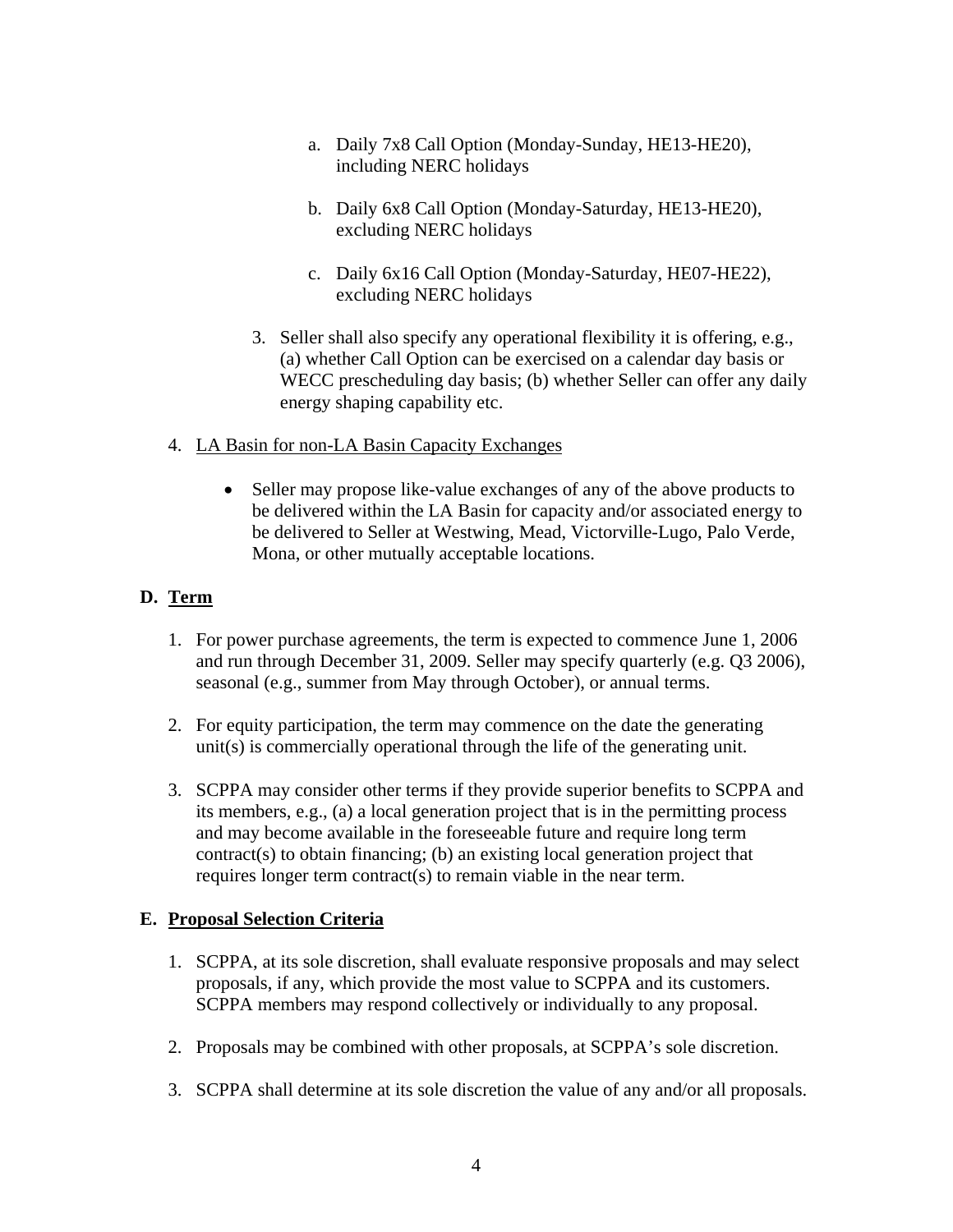- 4. SCPPA shall evaluate any proposals in terms of price and non-price attributes.
- 5. SCPPA shall perform an initial screening evaluation to identify and eliminate any proposals that are not responsive to the RFP, do not meet the minimum requirements set forth in the RFP, are clearly not economically competitive with other proposals, or are submitted by respondents that lack appropriate creditworthiness, sufficient financial resources, or qualifications to provide dependable and reliable services.
- 6. SCPPA reserves the right to reject any, all, or portions of the proposals received for failure to meet any criteria set forth in this RFP. SCPPA also may decline to enter into a power purchase arrangement with any respondent, terminate negotiations with any respondent, or abandon the RFP process in its entirety.
- 7. Those respondents who submit proposals agree to do so without legal recourse against SCPPA, its members, and their directors, officers, employees and agents for rejection of their proposal(s) or for failure to execute a power purchase agreement for any reason. SCPPA shall not be liable to any respondent or party in law or equity for any reason whatsoever for any acts or omissions arising out of or in connection with this RFP.
- 8. Respondent shall be liable for all its costs, and SCPPA shall not be responsible for any respondent's costs incurred to prepare, submit, or negotiate its proposal, a contract or for any other activity related thereto, except as may be explicitly agreed upon in any power purchase contract arising from a proposal.

#### **F. Resource Adequacy Considerations**

SCPPA shall have rights to all available and foreseeable resource adequacy attributes from resources procured pursuant to this RFP to meet SCPPA members' resource adequacy obligations, including local resource adequacy requirements under resource adequacy requirements as promulgated by any relevant body, including the California Public Utilities Commission, Federal Energy Regulatory Commission, or the CAISO.

#### **G. RFP Process and Schedule**

The following schedule will be followed for this RFP:

January 3, 2006 RFP Issued

January 26, 2006 Deadline to submit proposals

February 16, 2006 SCPPA to notify Seller(s) shortlisted. Contract negotiations begin (tentative)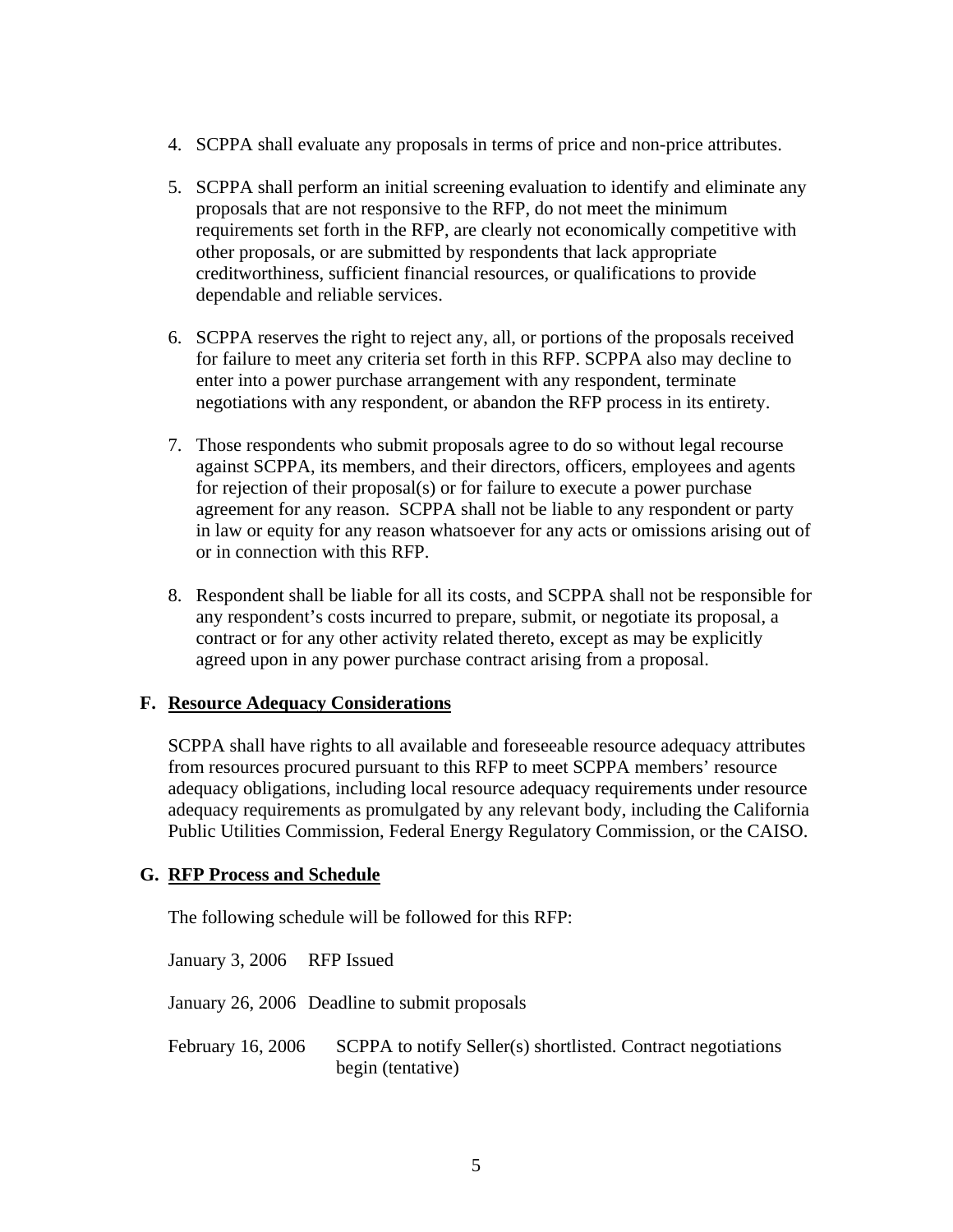| March 16, 2006 | Conclude all negotiations (tentative)                        |
|----------------|--------------------------------------------------------------|
| April 2006     | Execution of agreement(s) by SCPPA and Seller(s) (tentative) |

#### **H. Submission Requirements**

A hard copy of your response should be delivered on or before Thursday, January 26th, 2006 by 3:00 pm PST to:

 Bill D. Carnahan Executive Director Southern California Public Power Authority 225 S. Lake Avenue, Suite 1250 Pasadena, California 91101

The proposal should also be e-mailed by the deadline to the following individuals:

Bob Tang Assistant Director of Resource Management City of Azusa btang@ci.azusa.ca.us

Steve Sciortino Integrated Resource Manager City of Anaheim ssciortino@anaheim.net

Fred Mason Power Resource and Revenue Administrator City of Banning fmason@ci.banning.ca.us

Steve Johnson Power Planning Manager City of Riverside sjohnson@rvsdpower.org

Manny Robledo Energy Systems Manager **SCPPA** mrobledo@scppa.org

Please name you electronic file as follows and zip multiple files into one file, if applicable:

[Short Company Name] SCPPA LRA Proposal.